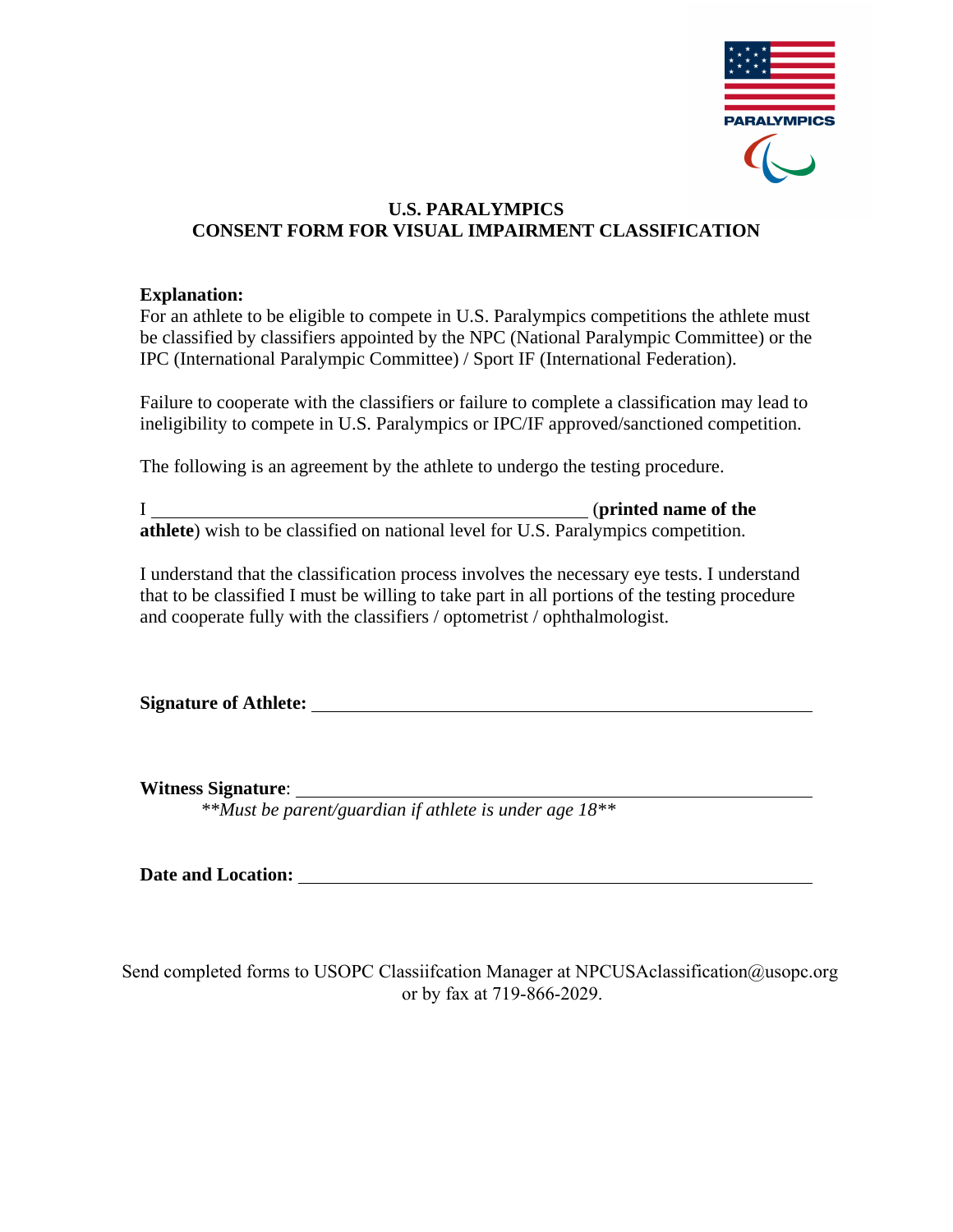# Medical Diagnostics Form for athletes with Vision Impairment

The form is to be completed in English and by a registered ophthalmologist. All medical documentation required on pages 2-3 needs to be attached. The form and the attached medical documentation may not be older than 12 months at the time of the Athlete Evaluation.

# Athlete Information

| Last name:                               |                  |            |                |             |                    |  |
|------------------------------------------|------------------|------------|----------------|-------------|--------------------|--|
| First name:                              |                  |            |                |             |                    |  |
| Gender:                                  | Female $\square$ |            | Male $\square$ |             | Date of Birth:     |  |
| Sport:                                   |                  |            |                |             | IF registration ID |  |
| NPC/NF:                                  | <b>USA</b>       |            |                |             | (if applicable):   |  |
| <b>Medical Information</b><br>Diagnosis: |                  |            |                |             |                    |  |
|                                          |                  |            |                |             |                    |  |
|                                          |                  |            |                |             |                    |  |
|                                          |                  |            |                |             |                    |  |
| Medical history:                         |                  |            |                |             |                    |  |
| Age of onset:                            |                  |            |                |             |                    |  |
| Anticipated future                       |                  |            |                |             |                    |  |
| procedure(s):                            |                  |            |                |             |                    |  |
| Athlete wears                            |                  | $\Box$ yes | $\Box$<br>no   | Correction: | Right:             |  |
| glasses:                                 |                  |            |                |             | Left:              |  |
| Athlete wears                            |                  | $\Box$ yes | ❏<br>no        | Correction: | Right:             |  |
| contact lenses:                          |                  |            |                |             | Left:              |  |
| Athlete wears eye                        |                  | right      | left           |             |                    |  |
| prosthesis:                              |                  |            |                |             |                    |  |
| Medication:                              |                  |            |                |             |                    |  |
| Eye medications                          |                  |            |                |             |                    |  |
| used by the athlete:                     |                  |            |                |             |                    |  |
| Ocular drug allergies:                   |                  |            |                |             |                    |  |
|                                          |                  |            |                |             |                    |  |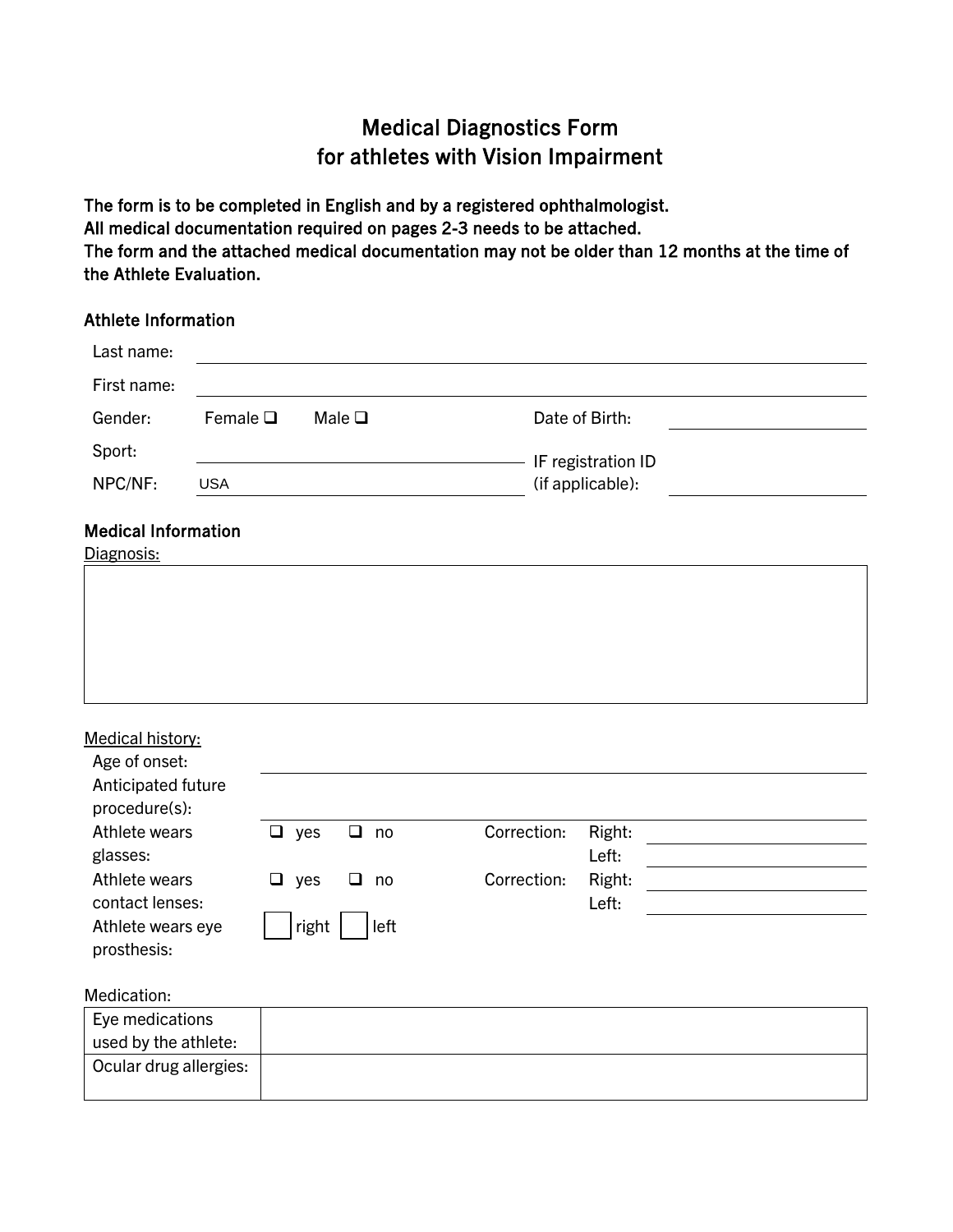## Assessment of visual acuity and visual field

Visual Acuity Right eye and  $\qquad$  Left eye With correction Without Correction

| Type of correction:        |  |
|----------------------------|--|
| <b>Measurement Method:</b> |  |

#### Visual Field:

| In degrees (diameter) | Right eye | ∟eft eve |
|-----------------------|-----------|----------|
|                       |           |          |

## Attachments to the Medical Diagnostic Form

## 1. Visual field test

For all athletes with a restricted visual field a visual field test must be attached to this form.

The athlete's visual field must be tested by full-field test (120 degrees) and a 30 degrees, 24 degrees or 10 degrees central field test, depending on the pathology.

One of the following perimeters should be used for the assessment: Goldmann Perimetry (Intensity III/4), Humphrey Field Analyzer or Octopus (Interzeag).

## 2. Additional medical documentation (mandatory)

Please specify which eye condition the athlete is affected by.

| Eye condition             | Additional medical documentation required (see below) |  |  |  |
|---------------------------|-------------------------------------------------------|--|--|--|
| Anterior disease          | none                                                  |  |  |  |
|                           | Macular OCT<br>$\blacksquare$                         |  |  |  |
| Macular disease           | Multifocal and/or pattern ERG*<br>п                   |  |  |  |
|                           | VEP*<br>$\blacksquare$                                |  |  |  |
|                           | Pattern appearance VEP*<br>٠                          |  |  |  |
| Peripheral retina disease | Full field ERG*<br>٠                                  |  |  |  |
|                           | Pattern ERG*<br>٠                                     |  |  |  |
|                           | <b>OCT</b><br>٠                                       |  |  |  |
|                           | Pattern ERG*                                          |  |  |  |
| Optic Nerve disease       | Pattern VEP*<br>٠                                     |  |  |  |
|                           | Pattern appearance VEP*<br>٠                          |  |  |  |
| Cortical / Neurological   | Pattern VEP*<br>$\blacksquare$                        |  |  |  |
|                           | Pattern ERG*<br>$\blacksquare$                        |  |  |  |
| disease                   | Pattern appearance VEP*<br>٠                          |  |  |  |